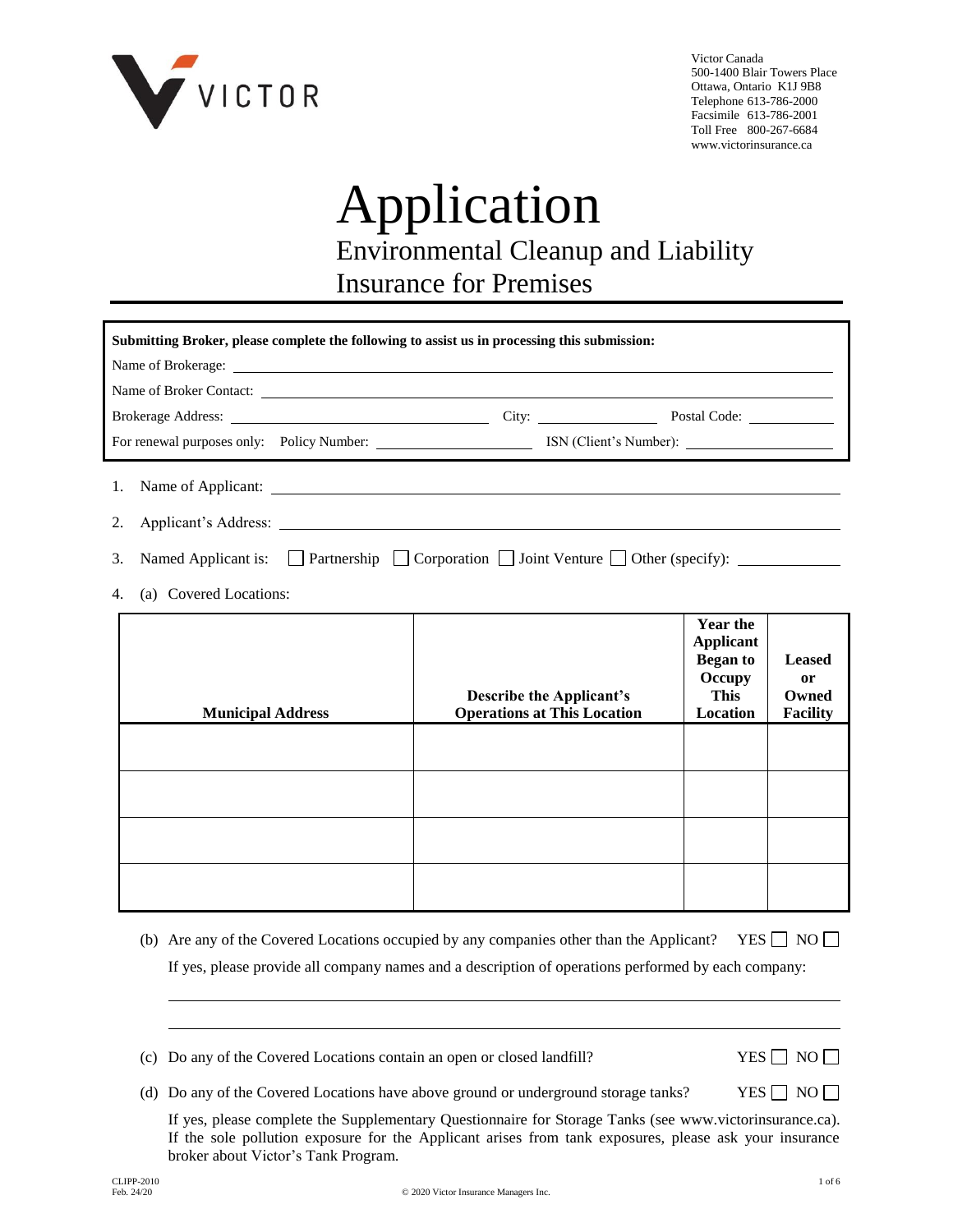| (e) Are there groundwater monitoring wells located at any of the Covered Locations? |
|-------------------------------------------------------------------------------------|
| If yes, please provide details:                                                     |

(f) Do any of the Covered Locations have incinerators? YES  $\Box$  NO  $\Box$ 

(g) Please describe the past uses of the Covered Locations as follows (if no other previous uses, please indicate none):

| <b>Municipal Address</b> | <b>Past Uses of This Location</b> |
|--------------------------|-----------------------------------|
|                          |                                   |
|                          |                                   |
|                          |                                   |
|                          |                                   |
|                          |                                   |
|                          |                                   |
|                          |                                   |
|                          |                                   |

5. (a) Have there been any changes in processes at any of the Applicant's Covered Locations during the past five years that have lessened or increased the risk of a pollution incident? YES  $\Box$  NO  $\Box$ 

If yes, please provide details:

- (b) Is the Applicant contemplating or planning any changes to the operations at any of the Covered Locations during the next 12 months?  $YES \Box NO \Box$ during the next 12 months?
- 6. Please provide the Applicant's sales for the upcoming year and for the previous five years:
	- (a) Estimated sales (coming year):
	- (b) Sales for last five years:

| Year  |  |  |  |
|-------|--|--|--|
| Sales |  |  |  |

# 7. **Materials Handling**

(a) Is the Applicant in any way directly or indirectly involved with asbestos products or asbestos waste?

YES  $\Box$  NO  $\Box$ 

(b) Please list the raw materials used at the Covered Locations indicated in question 4:

| <b>Raw Material Description</b> | <b>Total Amount</b><br><b>Used Per Year</b> | <b>Maximum Amount</b><br><b>Used at Any One Time</b> | <b>Method of Storage</b> |
|---------------------------------|---------------------------------------------|------------------------------------------------------|--------------------------|
|                                 |                                             |                                                      |                          |
|                                 |                                             |                                                      |                          |
|                                 |                                             |                                                      |                          |
|                                 |                                             |                                                      |                          |
|                                 |                                             |                                                      |                          |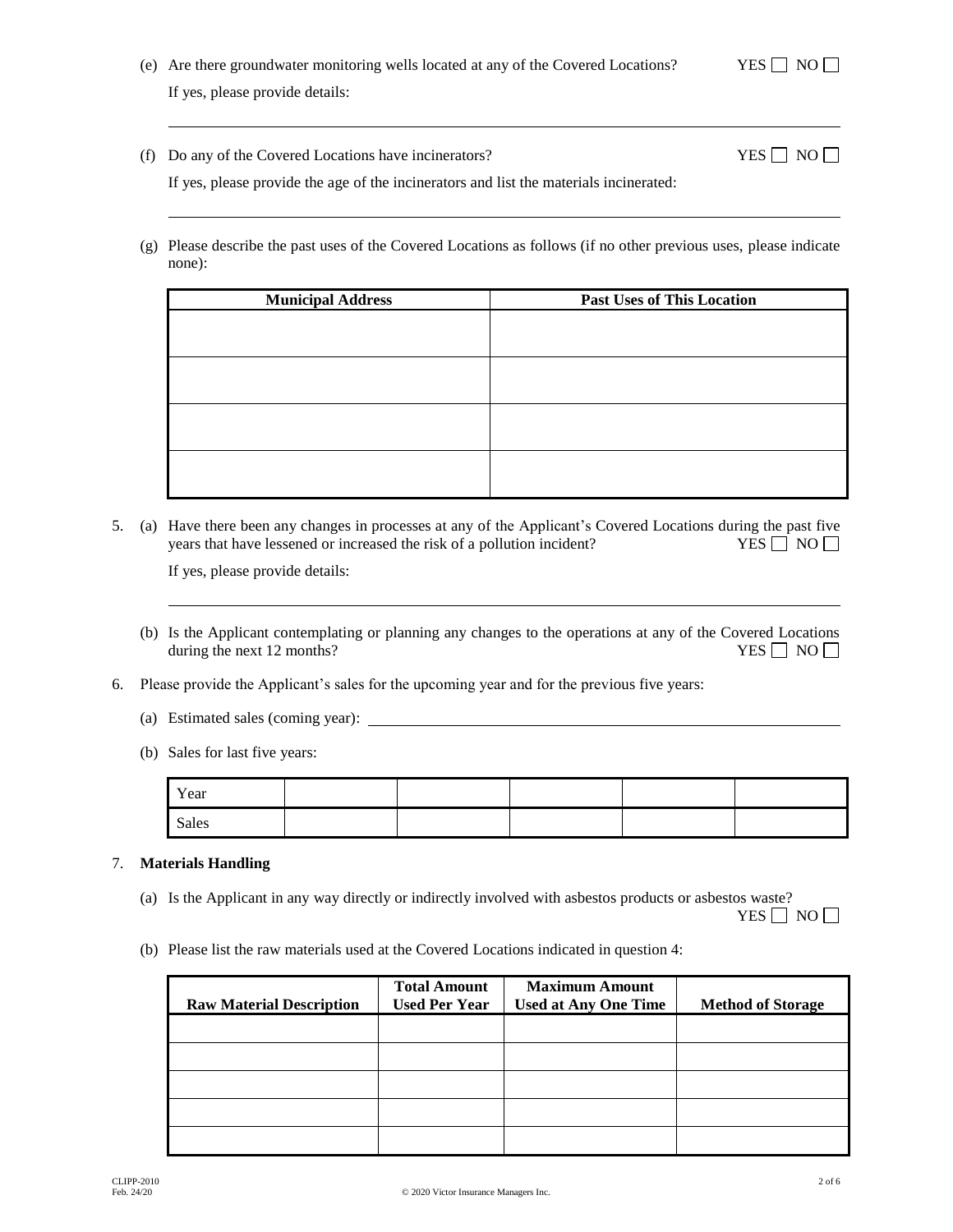(c) Is there any tire storage at the Covered Locations?  $YES \Box NO \Box$ 

| <b>Total Amount Stored</b> | <b>Method of Storage</b>    | <b>Fire Prevention, Loss</b>    |
|----------------------------|-----------------------------|---------------------------------|
| at Any One Time            | (inside/outside, container) | <b>Control Methods in Place</b> |
|                            |                             |                                 |
|                            |                             |                                 |
|                            |                             |                                 |
|                            |                             |                                 |

## 8. **Solid and Semi-solid Waste Disposal**

(a) By completing the table below, please indicate what disposal is done on-site at any of the Covered Locations (landfill, surface impoundment, deepwell injection, etc.):

| <b>Composition of Waste</b> | <b>Quantity Disposed<br/>On-site Per Year</b> | <b>Disposal Method</b> |
|-----------------------------|-----------------------------------------------|------------------------|
|                             |                                               |                        |
|                             |                                               |                        |
|                             |                                               |                        |
|                             |                                               |                        |

(b) What disposal is done off-site (away from any of the Covered Locations):

| <b>Composition</b><br>of Waste | <b>On-site Storage</b><br>Method (prior to<br>transporting to off-<br>site premises) | Length of<br><b>Storage on Our</b><br>Covered<br><b>Location</b> | Quantity<br>Per Year | <b>Disposal Facility</b><br><b>Name and Location</b> |
|--------------------------------|--------------------------------------------------------------------------------------|------------------------------------------------------------------|----------------------|------------------------------------------------------|
|                                |                                                                                      |                                                                  |                      |                                                      |
|                                |                                                                                      |                                                                  |                      |                                                      |
|                                |                                                                                      |                                                                  |                      |                                                      |

(c) Transportation information:

| <b>Name of Waste Hauler</b> | <b>Type of Waste Handled</b> | Is any waste<br>transported to the<br><b>United States?</b> |
|-----------------------------|------------------------------|-------------------------------------------------------------|
|                             |                              |                                                             |
|                             |                              |                                                             |
|                             |                              |                                                             |

## 9. **Emissions and Effluent Control**

- (a) Please describe on-site waste treatment facilities provided to reduce the concentration of contaminants in the liquid effluent from the Covered Locations:
- (b) Please describe equipment used at each of the Covered Locations to control air emissions: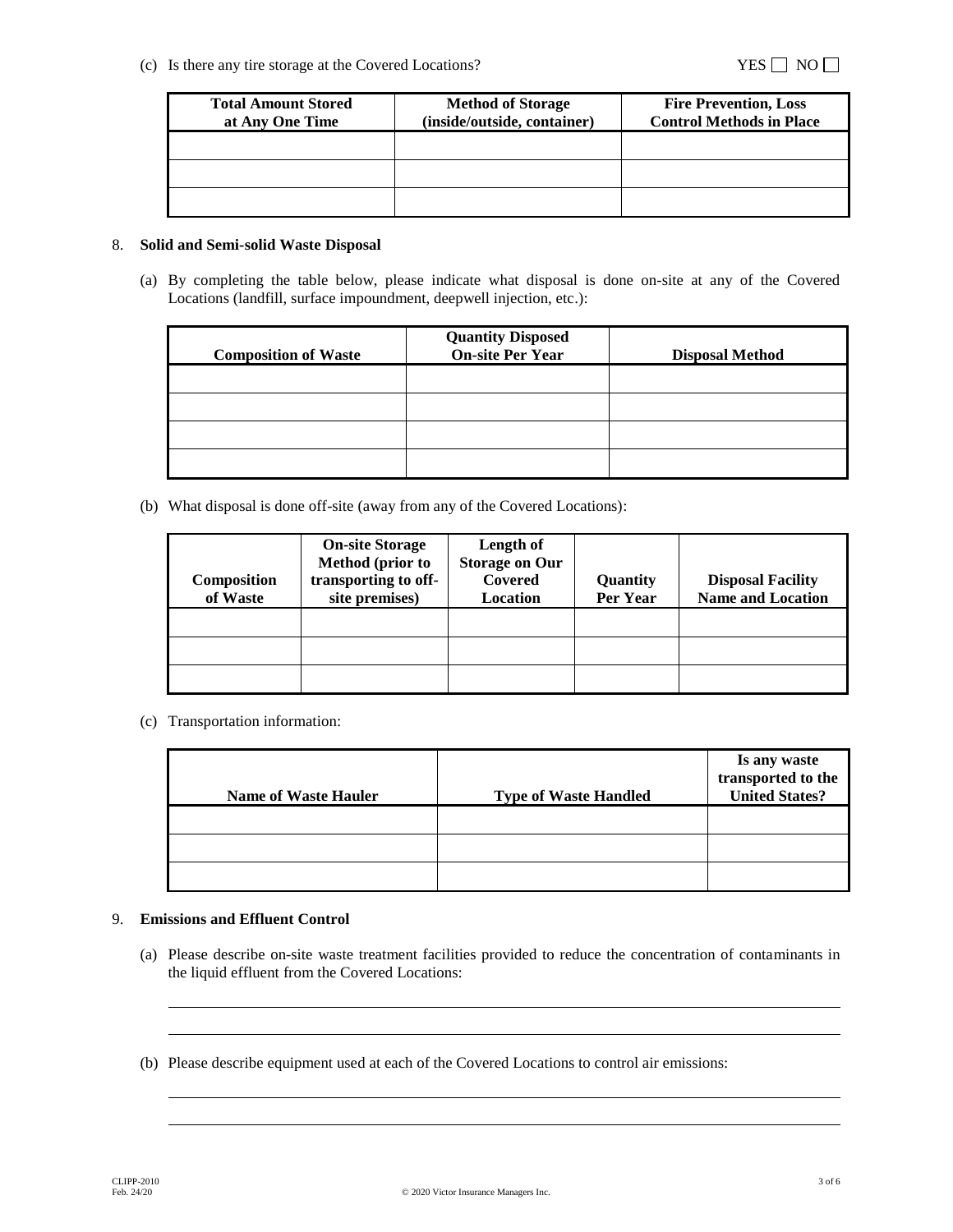(c) Please describe processes at any of the Covered Locations to recycle, re-use or separate materials from process waste:

#### 10. **Automobile Exposure**

(a) Vehicle information:

| <b>Number</b><br>of Vehicles | <b>Vehicle Type</b> | <b>Attached</b><br>Equipment | <b>Radius of Operations</b> | Any Travel in the<br><b>United States?</b> |
|------------------------------|---------------------|------------------------------|-----------------------------|--------------------------------------------|
|                              |                     |                              |                             |                                            |

(b) Details of automobile insurance:

|                           | Limit | <b>Insurer</b> |
|---------------------------|-------|----------------|
| Primary policy            |       |                |
| <b>Excess or Umbrella</b> |       |                |

Is the policy subject to attached machinery exclusion SEF 30? YES  $\Box$  NO  $\Box$ 

#### 11. **Third Party Exposures**

Please describe the properties immediately adjacent to the Covered Locations:

- (a) Covered Location Address (please provide answers for each Covered Location):
- (b) Description of property immediately adjacent to the North of the Covered Location:
- (c) Description of property immediately adjacent to the South of the Covered Location:
- (d) Description of property immediately adjacent to the East of the Covered Location:
- (e) Description of property immediately adjacent to the West of the Covered Location:

## 12. **Inspections/Risk Management of Covered Locations**

- (a) Inspection contact (please provide the name and telephone number of the inspection contact for each Covered Location):
- (b) During the last five years, has the Applicant or a third party conducted an environmental audit or survey of the Applicant's Covered Locations or operations? YES  $\Box$  NO

If yes, please provide a copy of the survey.

(c) Does the Applicant have an Environmental Safety Committee or any employees vested with specific responsibility for environmental control?  $YES \Box NO \Box$ 

If yes, please describe their duties and to whom they report: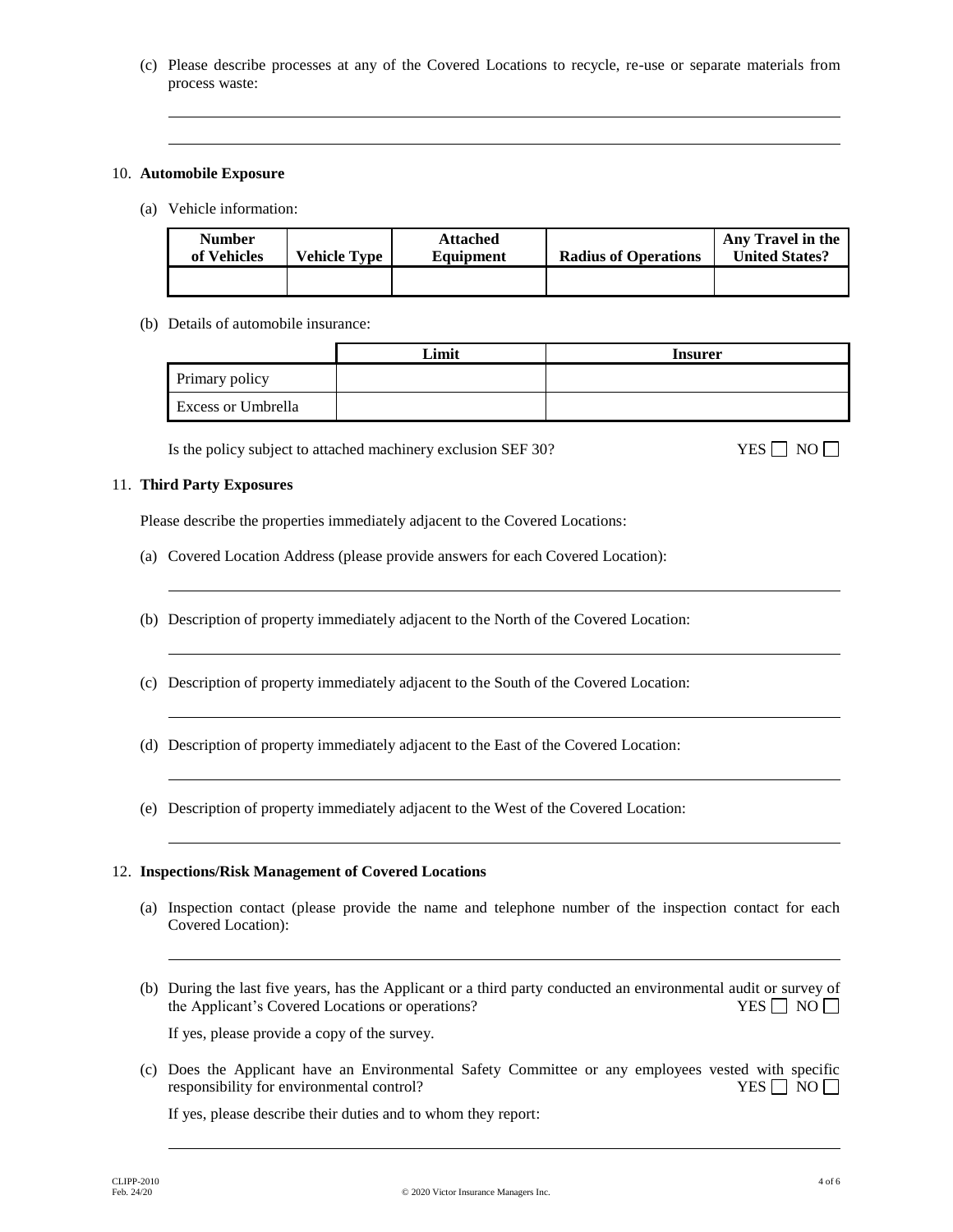(d) Are there any statutes, standards, or other city, provincial or federal regulations relating to the protection of the environment which apply to any location with which the Applicant cannot at present comply?  $YES \Box NO \Box$ 

If yes, please provide details:

#### 13. **Claims History**

(a) Has the Applicant during the last five years been prosecuted for contravention of any standard or law relating to the release from any Covered Location of a substance into sewers, rivers, sea, air or onto land?

If yes, please provide details:

- (b) Has the Applicant had any pollution claims during the last five years? YES  $\Box$  NO  $\Box$
- (c) Is the Applicant aware of any fact, circumstance or situation which could result in a claim being made against the Applicant or any other person/entity for whom coverage is being sought? YES  $\Box$  NO

If yes, please provide details:

(d) Are any of the Covered Locations contaminated?  $YES \Box NO \Box$ 

If yes, please provide details:

#### 14. **In-force and Upcoming Environmental Coverage** *(Only complete this section if this is a new business Applicant to Victor.)*

(a) Please confirm if the Applicant currently has environmental coverage on a gradual basis or sudden and accidental basis:

| <b>Current</b><br><b>Environmental</b><br><b>Insurance Carrier</b> | <b>Period of Coverage and</b><br><b>Type of Coverage</b><br>$(G = Gradual, S&A =$<br><b>Sudden and Accidental</b> ) | <b>Policy Limit</b><br>(also indicate<br>any sublimits) | <b>Deductible</b> | <b>Premium</b> |
|--------------------------------------------------------------------|---------------------------------------------------------------------------------------------------------------------|---------------------------------------------------------|-------------------|----------------|
|                                                                    | Period:<br>Type of coverage:                                                                                        |                                                         |                   |                |

(b) Please select the level of coverage required:  $\Box$  Gradual Pollution Conditions

Sudden Pollution Events only

(120 hours detection and reporting)

Sudden Pollution Events only (240 hours detection and reporting)

(c) Does the Applicant require environmental impairment liability coverage for any off-premises operational exposures?  $YES \Box NO \Box$ 

If yes, please provide a description of the Applicant's off-premises operations as well as the anticipated annual receipts:

(Please note that, if accepted, coverage for off-premises operational exposures will be provided by a separate contractor's pollution policy.)

 $YES \nightharpoonup NO \nightharpoonup$